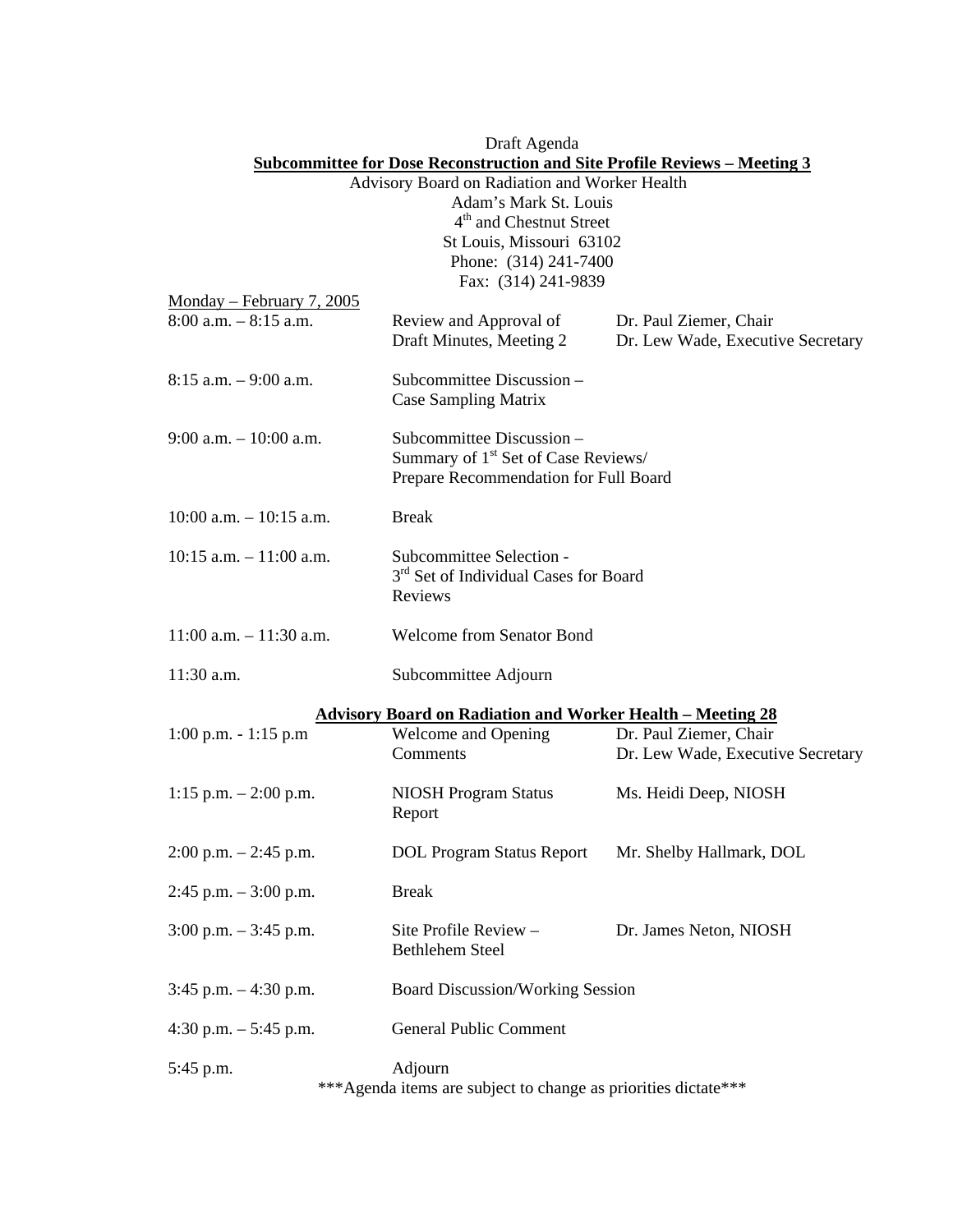|                            | Draft Agenda<br>Advisory Board on Radiation and Worker Health<br>Adam's Mark St. Louis<br>4 <sup>th</sup> and Chestnut Street<br>St Louis, Missouri 63102<br>Phone: (314) 241-7400<br>Fax: (314) 241-9839 |                                                             |  |
|----------------------------|-----------------------------------------------------------------------------------------------------------------------------------------------------------------------------------------------------------|-------------------------------------------------------------|--|
| Tuesday – February 8, 2005 |                                                                                                                                                                                                           |                                                             |  |
| $8:00$ a.m. $-8:15$ a.m.   | Welcome and Opening<br>Comments                                                                                                                                                                           | Dr. Paul Ziemer, Chair<br>Dr. Lew Wade, Executive Secretary |  |
| $8:15$ a.m. $-8:30$ a.m.   | Review and Approval of<br>Draft Minutes, Meeting 27                                                                                                                                                       | Dr. Paul Ziemer, Chair                                      |  |
| 8:30 a.m. - 9:15 a.m.      | Site Profile Review -<br>Mallinckrodt, Destrehan Street Facility                                                                                                                                          | SC&A                                                        |  |
| $9:15$ a.m. $-10:30$ a.m.  | Subcommittee Report &<br>Board Discussion $-1$ <sup>st</sup> Set of Case Reviews                                                                                                                          | Dr. Paul Ziemer, Chair                                      |  |
| $10:30$ a.m. $-10:15$ a.m. | <b>Break</b>                                                                                                                                                                                              |                                                             |  |
| $10:15$ a.m. $-11:45$ a.m. | <b>Board Discussion/Work Session</b>                                                                                                                                                                      |                                                             |  |
| 11:45 p.m. $- 1:00$ p.m.   | Lunch                                                                                                                                                                                                     |                                                             |  |
|                            | <b>SEC Petition Evaluation Report - Mallinckrodt</b>                                                                                                                                                      |                                                             |  |
| 1:00 p.m. $- 1:30$ p.m     | - NIOSH Presentation of<br>Reports                                                                                                                                                                        | Mr. Larry Elliott, NIOSH                                    |  |
| $1:30$ p.m. $-3:00$ p.m.   | - Petitioners Presentation of<br>Comments on Report and Public Comment                                                                                                                                    | Petitioner(s) as available                                  |  |
| 3:00 p.m. - 3:15 p.m.      | Break                                                                                                                                                                                                     |                                                             |  |
| $3:15$ p.m. $-5:15$ p.m.   | - Board Discussion                                                                                                                                                                                        |                                                             |  |
| 5:15 p.m. $-7:00$ p.m.     | Dinner Break                                                                                                                                                                                              |                                                             |  |
| 7:00 p.m. $-7:15$ p.m.     | Introduction                                                                                                                                                                                              | Dr. Paul Ziemer, Chair                                      |  |
| 7:15 p.m. $-8:30$ p.m.     | <b>General Public Comment</b>                                                                                                                                                                             |                                                             |  |
| 8:30 p.m.                  | Adjourn                                                                                                                                                                                                   |                                                             |  |

\*\*\*Agenda Items are subject to change as priorities dictate\*\*\*